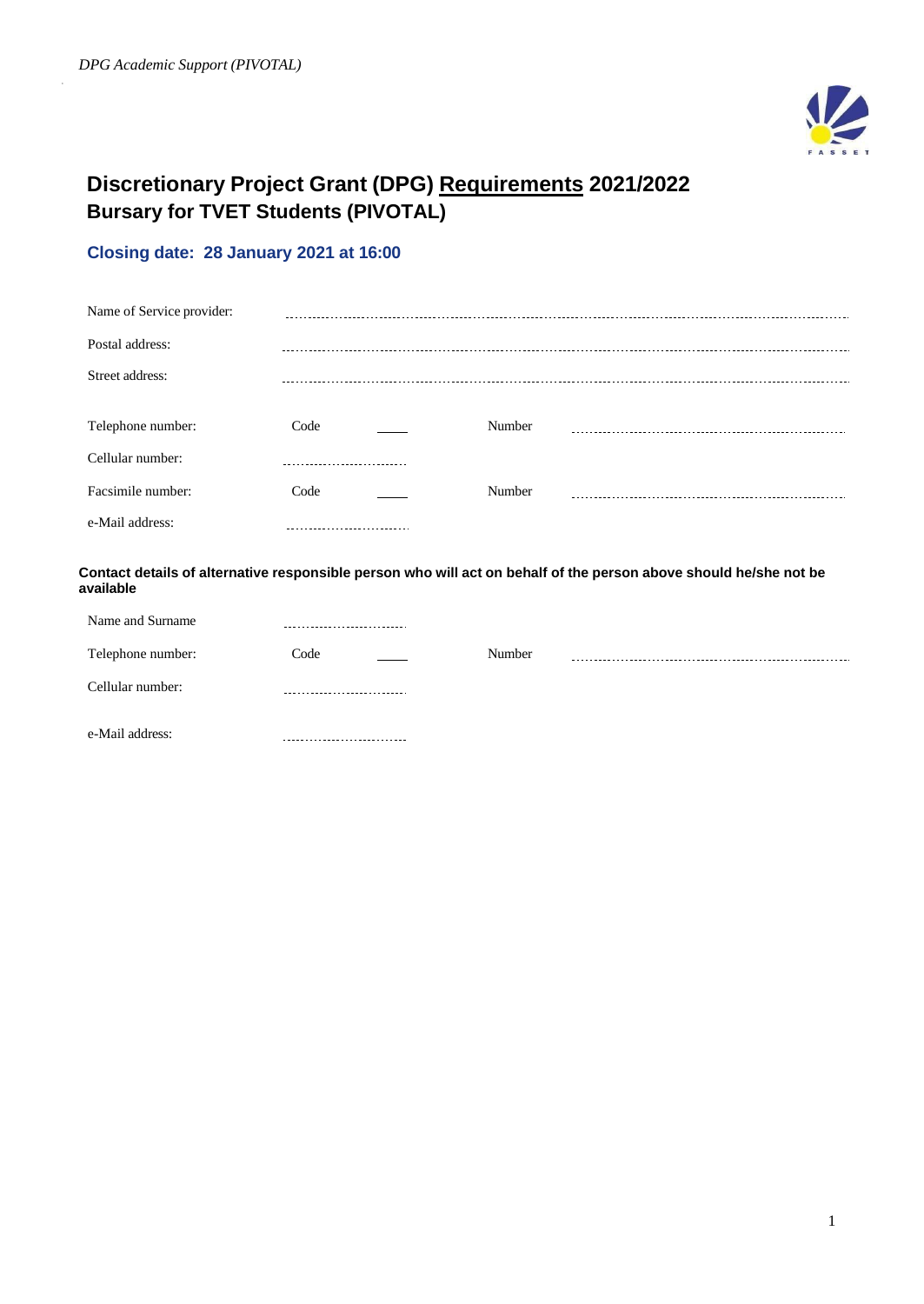#### **1. COMPLIANCE REQUIREMENTS**

1.1.1 As a public entity, FASSET has both the obligation and the responsibility to ensure that it spends the public money, with which it is entrusted in a manner that meets governments requirements. Consequently, Grant Applicants are required to adhere to the compliance requirements as listed in this section.

### **2. FRAUD AND CORRUPTION**

2.1.1All grant applicants are to take note of the implications of contravening the Prevention and Combating of Corrupt Activities Act, 2004 (No 12 of 2004) and any other applicable act.

#### **3. MANDATORY REQUIREMENTS**

3.1.1 Grant applicants must fully complete and sign the Certificate of Independent Grant Submission, which can be found in Annexure A of the application form.

3.1.2 Annexure A must be included in the grant submission.

3.1.3 Proposal that contains at a minimum experience of the grant applicant, technical approach, and resources **(Please refer to functionality criteria for additional requirements).**

3.1.4 **Failure to submit all documents as per paragraph 3.1.1 to 3.1.3 will result in disqualification.**

#### **4. SUBMISSION OF APPLICATIONS**

4.1.1 All applications must be submitted to the following e-mail address: **[dg@fasset.org.za.](mailto:dg@fasset.org.za)** It must be noted that FASSET **will not accept any physical submissions.**

- 4.1.2 The submission due date is **Friday, 28 January 2022 at 16:00**
- 4.1.3 Grant applications received by FASSET after the closing date shall not be considered.

4.1.4 Applications must ensure that submitted documents are not corrupted and the link provided doesn't expire within six months of the application.

4.1.5 FASSET will take no responsibility for expired link and corrupt files submitted

#### **5. GRANT CRITERIA (Terms of Reference)**

The grant criteria should be read *carefully* and adhere to, to minimize grant queries (where applicable). The following criteria are applicable to this grant:

#### **Description: PIVOTAL Bursary for TVET learners Programme that achieves the following:**

- i. Completion of an academic qualification OR
- ii. Progression from one academic year to the next.

#### **5.1 Overall Objectives and Scope**

- 5.1.1 FASSET requires the services of the **Public TVET College within business related studies** qualifications to deliver a Bursary programme for TVET College Learners that will result in the progression of learners from one academic year to the final academic year OR achievement of an academic qualification registered on the NQF.
- 5.1.2 The learners must be at registered at public TVET College.
- 5.1.3 The qualifying learners must be coming from a combined household incomes of between R 0 and R 600 000 per annum.
- 5.1.4 Learners should not be receiving any other bursary funding during the academic year which FASSET is funding.
- 5.1.5 Funding will be capped at R40 000 per learner
- 5.1.6 The funding will only cover tuition fee, accommodation, stipend, books and academic support.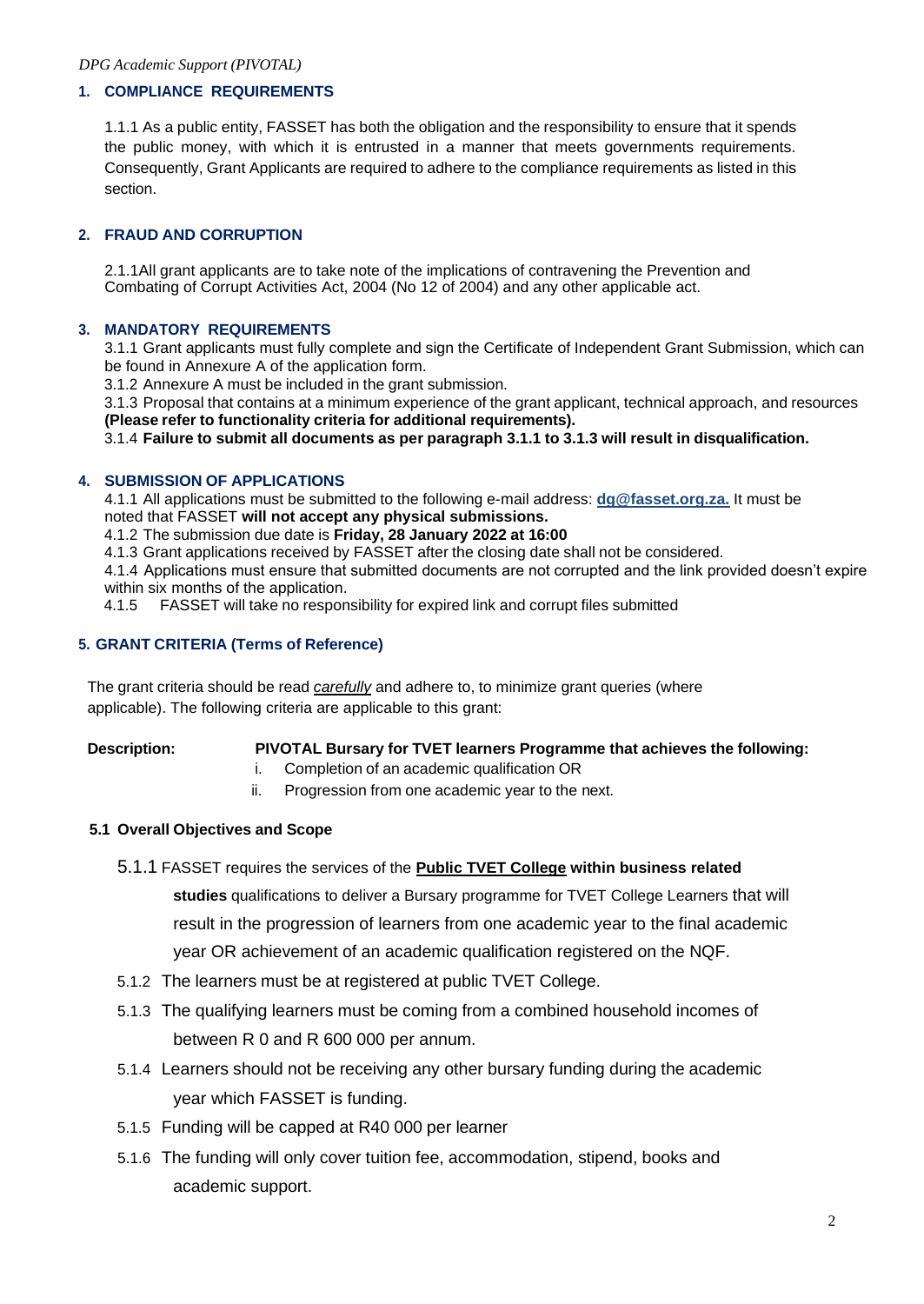5.1.7 Project management and administration costs (including learner selection) will be limited to 7,5%.

5.1.8 FASSET will provide tools of trade for each learner, therefore capped amount excludes cost

towards tools of trade.

- 5.1.9 The grant applicant will be responsible to:
	- 5.1.9.1 Select and recruit unemployed learners.
	- 5.1.9.2 Select and recruit unemployed learners who meet the pre-set minimum criteria as determined by the academic institution.
	- 5.1.9.3 Selection must be completed on 01 March 2022 for year course and all learners' documentation to be submitted to FASSET before the 20 March 2022.
- 5.1.10 The programme must be completed by 30 November 2022.
- 5.1.11 The project must achieve the following objectives:
- 5.1.11.1 Achievement of an academic qualification or progression to the next academic year.
- 5.1.12 The programme must achieve a 70% throughput rate. Failure to meet this objective will result in a penalty on the project management fee.
- **5.1.13 FASSET reserves the right to perform due diligence on the grant applicants as when necessary.**

#### **Project Reporting Requirements**

- 5.1.14 Grant applicants will be required to present information on a monthly and quarterly basis, as per the Department of Higher Education and Training (DHET) and FASSET requirements. The required information includes but is not limited to:<br>5.1.14.1 Copies of learner agreements.
	-
	- 5.1.14.1 Copies of learner agreements.<br>5.1.14.2 Certified Copies of learner IDs. 5.1.14.2 Certified Copies of learner IDs.
	- 5.1.14.3 Copies of results achieved.
	- 5.1.14.4 Full learner contact details.
	- 5.1.14.5 Proof of learner registration.

### **6.EVALUATION PROCESS**

- 6.1 Should a grant applicant achieve a functionality score that is 50% or less, the grant application will be rejected.
- 6.2 Should a grant applicant receive a functionality score between 51% and 69%, FASSET might engage with the applicant on the grant application.
- 6.3 All grant applications that receive a functionality score of more than 70% will be recommended for adiudication.
- 6.4 **Grant applicants should indicate if this is the first time proposing such a project.**

#### **Table 1: Evaluation Criteria and Weights for Determining Functionality Scores**

|                     | <b>Functionality Scoring</b><br><b>Determinants</b>                                                                                                                                                                                                      |                                                                                                                   |  |     |
|---------------------|----------------------------------------------------------------------------------------------------------------------------------------------------------------------------------------------------------------------------------------------------------|-------------------------------------------------------------------------------------------------------------------|--|-----|
| <b>Total Points</b> |                                                                                                                                                                                                                                                          |                                                                                                                   |  | 100 |
|                     |                                                                                                                                                                                                                                                          | <b>Experience of the grant applicant</b>                                                                          |  | 20  |
|                     |                                                                                                                                                                                                                                                          | Experience with managing bursary programme, Academic<br>Support programme, mentoring and general student support. |  |     |
|                     | 1.1.1<br>Grant applicant's experience in project managing or overseeing<br>bursary programmes.                                                                                                                                                           |                                                                                                                   |  |     |
|                     | 1.1.2<br>Grant applicant's experience in managing academic support.                                                                                                                                                                                      |                                                                                                                   |  |     |
|                     | Grant applicant's experience with mentoring.<br>1.1.3<br>Grant applicant's experience with general student support<br>1.1.4<br>A minimum of three (3) reference letters should be provided to<br>confirm or demonstrate the experience of the applicant. |                                                                                                                   |  |     |
|                     | Score criteria<br><b>Points</b>                                                                                                                                                                                                                          |                                                                                                                   |  |     |
|                     | Grant applicant had addressed all requirements specified in<br>5<br>this section in full details                                                                                                                                                         |                                                                                                                   |  |     |
|                     | 3<br>Grant applicant had addressed three of the requirements<br>specified in this section in full details                                                                                                                                                |                                                                                                                   |  |     |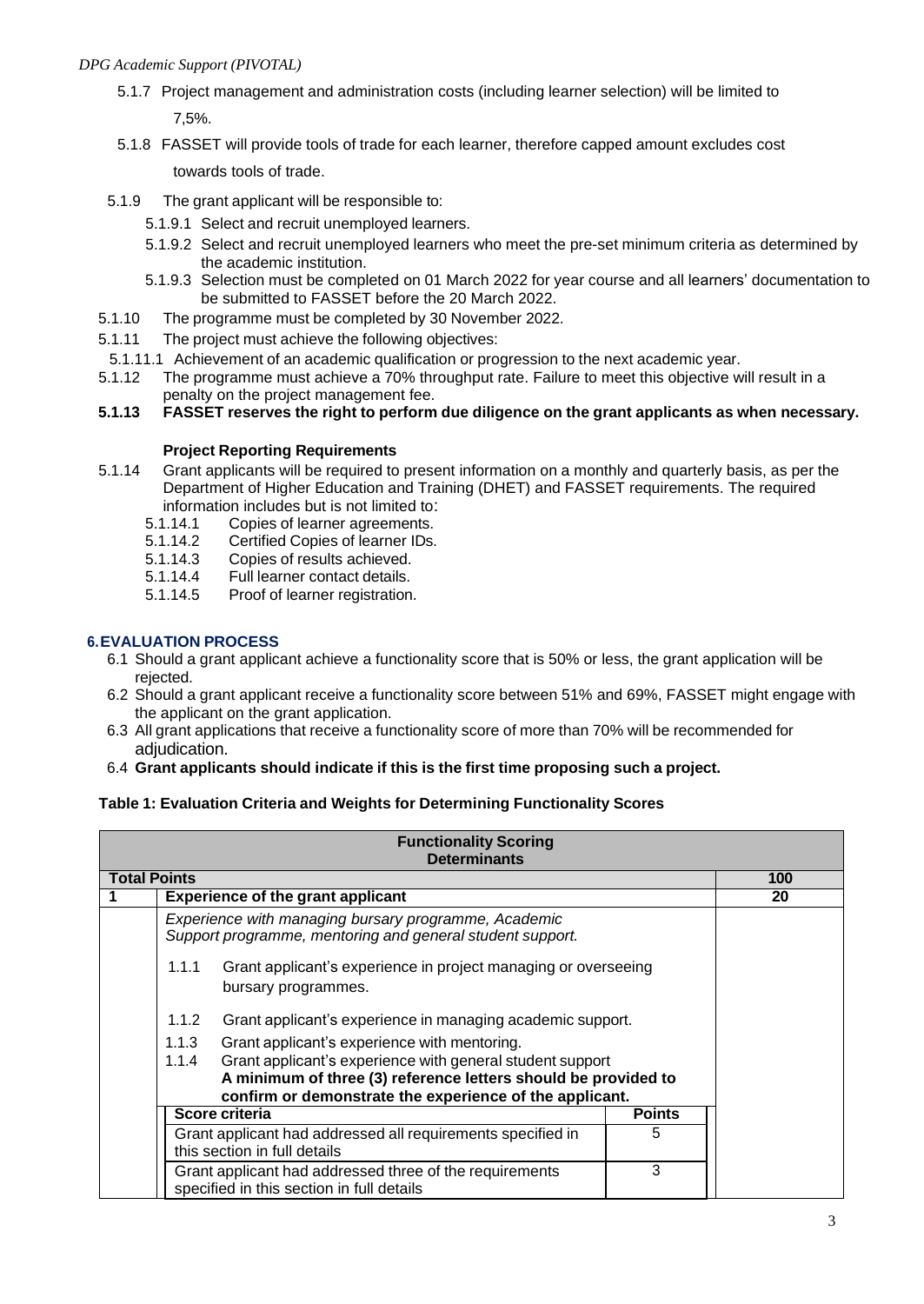|              |                                                                     | Grant applicant had addressed two of the requirements                                                                | $\overline{2}$ |    |
|--------------|---------------------------------------------------------------------|----------------------------------------------------------------------------------------------------------------------|----------------|----|
|              | specified in this section in full details                           |                                                                                                                      |                |    |
|              |                                                                     | Grant applicant had addressed between only one of the<br>requirements specified in this section in full details      | 1              |    |
|              |                                                                     | Grant applicant has not addressed the requirements specified                                                         | $\mathbf 0$    |    |
|              | in this section.                                                    |                                                                                                                      |                |    |
| $\mathbf{2}$ |                                                                     | <b>Technical Approach / Methodology</b>                                                                              |                | 40 |
|              |                                                                     | Details of the problem statement:                                                                                    |                |    |
|              |                                                                     | Grant applicants must:                                                                                               |                |    |
|              | 2.1.1                                                               | Define the problem statement and provide an overview of                                                              |                |    |
|              |                                                                     | trends / statistical research to support the problem statement.                                                      |                |    |
|              | 2.1.2                                                               | Provide details of possible causes of the problem and factors                                                        |                |    |
|              |                                                                     | that impact on learner success.                                                                                      |                |    |
|              | 2.1.3                                                               | Provide details of "at risk" learners.                                                                               |                |    |
|              | $2.2\overline{ }$                                                   | <b>Learners from Rural Areas</b>                                                                                     |                |    |
|              | 2.2.1                                                               | Indicate how the proposed strategy and plan includes<br>consideration of the inclusion of learners from rural areas. |                |    |
|              | 2.3                                                                 | Details of the proposed solution:                                                                                    |                |    |
|              |                                                                     | Grant applicants must:                                                                                               |                |    |
|              | 2.3.1                                                               | Provide an overview of the proposed solution. Where                                                                  |                |    |
|              |                                                                     | applicable details of how the problem was addressed in the                                                           |                |    |
|              |                                                                     | past must be provided.                                                                                               |                |    |
|              | 2.3.2                                                               | Provide sufficient detail of how the proposed solution will                                                          |                |    |
|              |                                                                     | result in the Completion of an Academic Qualification and/or                                                         |                |    |
|              |                                                                     | Progression from the Penultimate Academic Year to the Final                                                          |                |    |
|              |                                                                     | Academic Year of an Academic Qualification, including the                                                            |                |    |
|              |                                                                     | bursary management aspects.                                                                                          |                |    |
|              | 2.3.3                                                               | Present a sufficiently detailed project plan for how the proposed<br>solution will be implemented.                   |                |    |
|              | 2.3.4                                                               | Provide the recruitment and selection criteria and methodology.                                                      |                |    |
|              | 2.3.5                                                               | Provide proposed learner numbers.                                                                                    |                |    |
|              |                                                                     | Provide reasoning with respect to the feasibility of the project.                                                    |                |    |
|              | 2.3.7                                                               | Provide details as to any similar past projects against which the<br>proposed project has been benchmarked.          |                |    |
|              | 2.3.8                                                               | Provide detail on the delivery of PIVOTAL programmes.                                                                |                |    |
|              | 2.3.9                                                               | Provide an assessment methodology, which must include                                                                |                |    |
|              |                                                                     | details of how to assist learners to achieve the pre-set                                                             |                |    |
|              |                                                                     | milestones, with respect to achieving a qualification or<br>designation.                                             |                |    |
|              | 2.3.10                                                              | Provide an assessment methodology that must include                                                                  |                |    |
|              |                                                                     | corrective actions (including academic mentoring) that will be                                                       |                |    |
|              |                                                                     | taken, should learners fail to achieve the pre-set milestones.                                                       |                |    |
|              | 2.3.11<br>Provide for a comprehensive academic mentorship programme |                                                                                                                      |                |    |
|              | for the duration of the project.                                    |                                                                                                                      |                |    |
|              | 2.3.12                                                              | Indicate how a 70% throughput rate will be achieved.                                                                 |                |    |
|              | 2.3.13                                                              | Indicate any penalties and the implementation thereof, for                                                           |                |    |
|              |                                                                     | learners who fail to achieve the pre-set milestones.                                                                 |                |    |
|              | 2.3.14                                                              | Indicate the replacement or exit strategies in place.                                                                |                |    |
|              | 2.3.15                                                              | Ensure that the project plan includes regular reporting to                                                           |                |    |
|              |                                                                     | Fasset on project progress, performance statistics,                                                                  |                |    |
|              |                                                                     | delivery, learner details, risk mitigation, continuous                                                               |                |    |
|              |                                                                     | evaluation and a financial update.                                                                                   |                |    |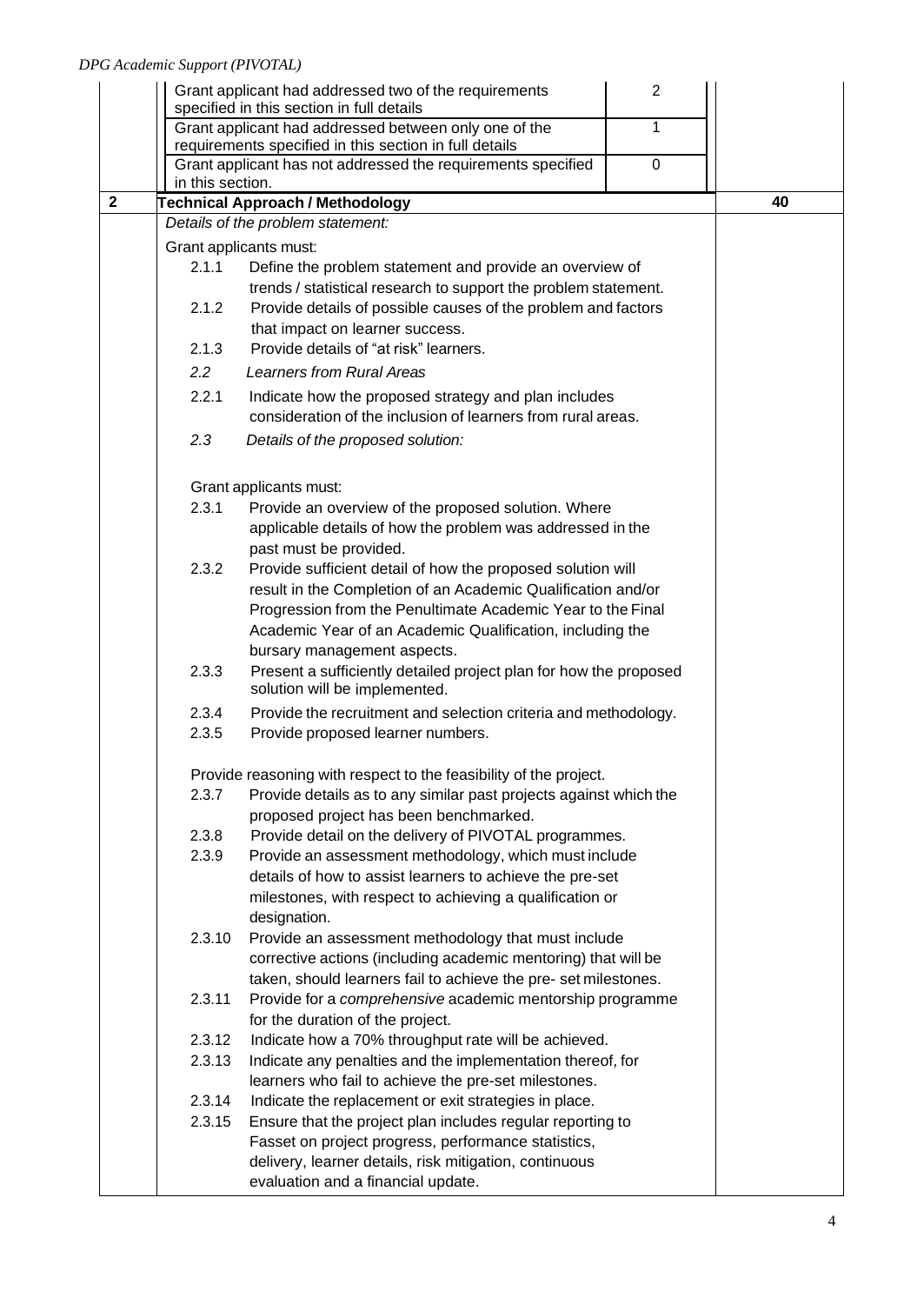|              | <b>Score Criteria</b>                                                                                                                                                                                                                                                                                                                             | <b>Points</b>      |    |
|--------------|---------------------------------------------------------------------------------------------------------------------------------------------------------------------------------------------------------------------------------------------------------------------------------------------------------------------------------------------------|--------------------|----|
|              | Grant applicant had addressed all requirements specified<br>in this section in full details.                                                                                                                                                                                                                                                      | 5                  |    |
|              | Grant applicant had addressed between 71% and 99% of<br>the requirements.                                                                                                                                                                                                                                                                         | 3                  |    |
|              | Grant applicant has addressed between 50% and 70% of<br>the requirements.                                                                                                                                                                                                                                                                         | $\overline{2}$     |    |
|              | Grant applicant had addressed less than 50% of the<br>requirements.                                                                                                                                                                                                                                                                               | $\mathbf{1}$       |    |
|              | Grant applicant has not addressed the requirements<br>specified in this section.                                                                                                                                                                                                                                                                  | $\pmb{0}$          |    |
| $\mathbf{3}$ | <b>Experience of the Project Team</b>                                                                                                                                                                                                                                                                                                             |                    | 20 |
|              | Capacity to implement a programme of this size                                                                                                                                                                                                                                                                                                    |                    |    |
|              | Grant applicants must:                                                                                                                                                                                                                                                                                                                            |                    |    |
|              | 3.1 Have appropriately qualified and relevant experienced resources (i.e. CVs<br>are relevant to the programme delivery, including project management and<br>support functions).<br>3.2 The team proposed has relevant expertise and experience. This includes<br>administrative staff; lecturers / trainers; and tutors. If sub-contracting, the |                    |    |
|              | grant applicant must provide their (sub- contractor's) minimum criteria for<br>selection of lecturers/trainers and tutors. Have sufficient resources i.e.<br>proportion of lecturers / tutors to the number of learners proposed, is<br>feasible.                                                                                                 |                    |    |
|              | 3.3 The CVs provided include experience in course development. If sub-<br>contracting, the grant applicant must provide their minimum criteria for<br>selection of lecturers/trainers and tutors.                                                                                                                                                 |                    |    |
|              | 3.4 Provide references in individuals' CVs for the delivery of PIVOTAL<br>programmes.                                                                                                                                                                                                                                                             |                    |    |
|              | 3.5 The proportion of the team should comprise at a minimum:<br>Support staff/admin staff - minimum of 1:50 ratio<br>Project management - minimum of 1:50 ratio<br>$\bullet$<br>Mentor - Minimum of 1:25 ratio                                                                                                                                    |                    |    |
|              | Lectures/ tutors - Minimum of 1/50 ratio<br>$\bullet$                                                                                                                                                                                                                                                                                             |                    |    |
|              | 3.6 Confirmation of racial status of each team member should be provided.                                                                                                                                                                                                                                                                         |                    |    |
|              | Score criteria<br>The team proposed have the appropriate and relevant<br>experience with 100% of the Resume or CVs submitted                                                                                                                                                                                                                      | <b>Points</b><br>5 |    |
|              | demonstrating such AND the team is 100% made up of<br>African Blacks.                                                                                                                                                                                                                                                                             |                    |    |
|              | The team proposed have the appropriate and relevant<br>experience with more than 50% of the Resume or CVs<br>submitted demonstrating such AND the team is 100% made up<br>of African Blacks                                                                                                                                                       | 3                  |    |
|              | The team proposed have the appropriate and relevant<br>experience i.e., 100% of the Resume or CVs submitted<br>demonstrating appropriate and relevant experience AND the<br>team is not 100% made up of African Blacks.<br>OR.                                                                                                                    | 2                  |    |
|              | Less than 50% of the team have the required experience and<br>relevant experience AND the team is 100% made up of<br>African Blacks.                                                                                                                                                                                                              |                    |    |
|              | Some of the team proposed indicate appropriate and relevant<br>experience i.e., more than 50% but less than 100% of the CV's<br>submitted demonstrating the appropriate and relevant                                                                                                                                                              | $\mathbf 1$        |    |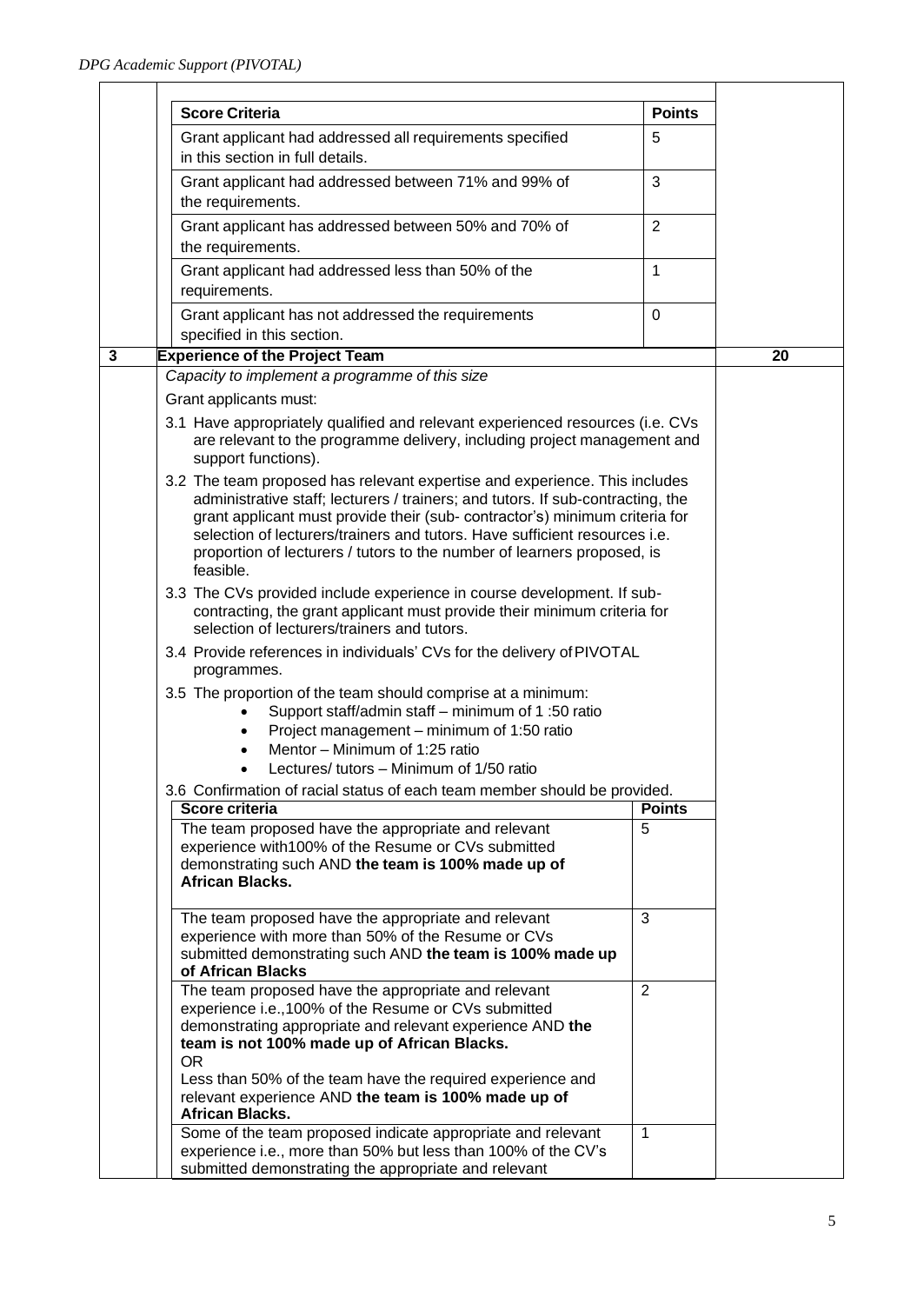| experience AND the team is not 100% made up of African<br>Blacks.                                                                                                                                                        |   |  |
|--------------------------------------------------------------------------------------------------------------------------------------------------------------------------------------------------------------------------|---|--|
| Less than 50% of the team have the required appropriate and<br>relevant experience AND the team is not 100% made up of<br><b>African Blacks.</b><br>OR.<br>No relevant experience indicated in the CVs of proposed team. | 0 |  |
|                                                                                                                                                                                                                          |   |  |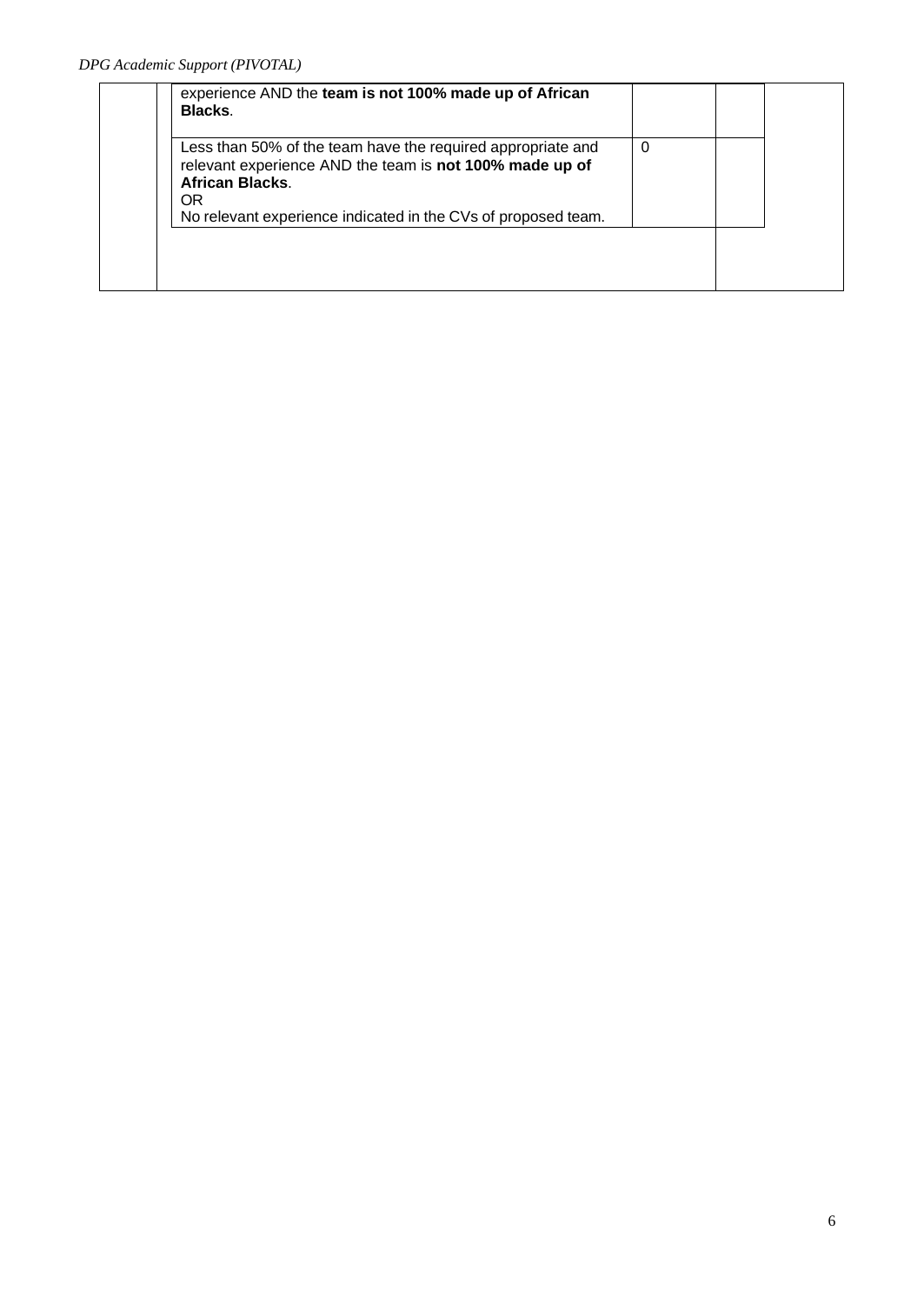*DPG Academic Support (PIVOTAL)*

#### **Annexure A: Certificate of Independent Grant Submission**

|                                                                     | the undersigned, in submitting the |
|---------------------------------------------------------------------|------------------------------------|
| Discretionary Project Grant Application                             |                                    |
|                                                                     | , do hereby make the following     |
| statements that I certify to be true and complete in every respect. |                                    |
| I, certify that on behalf of:                                       |                                    |
| Name of Grant Applicant:                                            |                                    |
|                                                                     |                                    |

- 1. I have read and understood the contents of this Certificate of Independent Grant Submission (Certificate).
- 2. I understand that the accompanying Discretionary Project Grant Application (Grant Application) will be rejected if this certificate is found not to be true and complete in every respect.
- 3. I am authorized by the Grant Applicant to sign this Certificate and to submit the accompanying Grant Application on behalf of the Grant Applicant.
- 4. Each person whose signature appears on the accompanying Grant Application has been authorised by the Grant Applicant to determine the terms of and to sign the Grant Application on behalf of the Grant Applicant.
- 5. For the purposes of this Certificate and the accompanying Grant Application, I understand the word "competitor" shall include an individual or organisation, other than the Grant Applicant, whether or not affiliated with the Grant Applicant, who:
	- 5.1.1. Has been requested to submit a Grant Application;
	- 5.1.2. Could potentially submit a Grant Application based on their qualifications, abilities or experience;
		- and
	- 5.1.3. Provides the same services as the Grant Applicant and/or is in the same line of business as The Grant Applicant.
- 6. The Grant Applicant has arrived at the accompanying Grant Application submission independently from and without consultation, communication, agreement, or arrangement with any competitor. However, communication between partners in a joint venture or consortium<sup>1</sup> will not be construed as collusive.
- 7. In particular, without limiting the generality of paragraph 6 above, there has been no consultation, communication agreement or arrangement with any competitor regarding:
	- 7.1. Prices;
	- 7.2. Geographical area where the service will be rendered (market allocation);
	- 7.3. Methods, factors or formulas used to calculate prices;
	- 7.4. The intention or decision to submit, or not submit, a Grant Application;
	- 7.5. The submission of a Grant Application does not meet the specification and condition of the Grant Application Requirements; or
	- 7.6. Submitting a Grant Application with the intention not to have the grant approved.
- 8. Joint Venture or Consortium means an association of persons for the purpose of combining their expertise,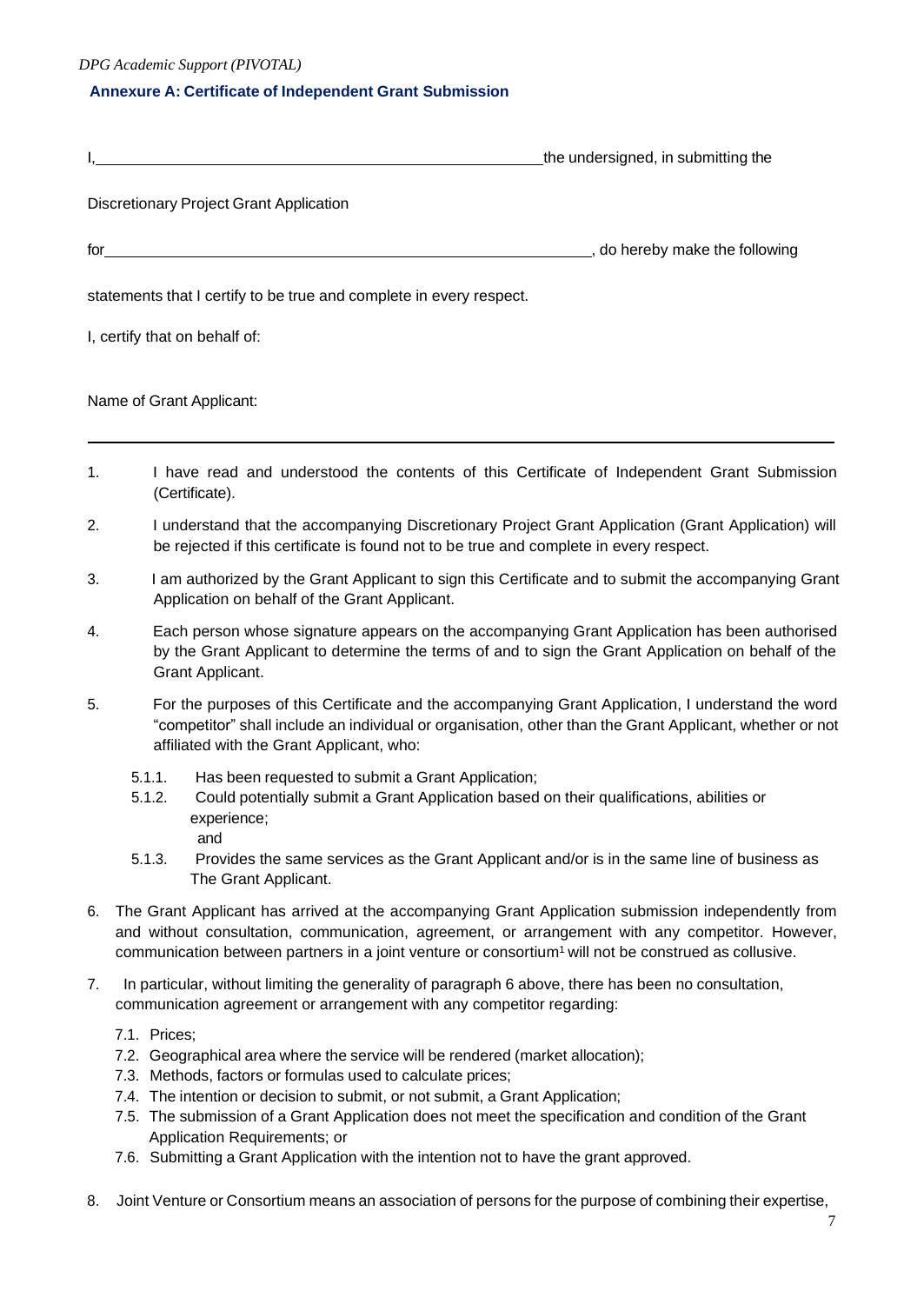*DPG Academic Support (PIVOTAL)*

property, capital, efforts, skill and knowledge in an activity for the execution of a contract.

- 9. In addition, there have been no consultations, communications, agreements or arrangement with any competitor regarding the quality, quantity, specification and conditions or delivery particulars of the services to which this Grant Application relates.
- 10. The terms of the accompanying Grant Application have not been and will not be disclosed by the Grant Applicant, directly or indirectly, to any competitor, prior to the date and time of the Grant Application opening or of the contract being awarded.
- 11. I am aware that, in addition and without prejudice to any other remedy provided to combat any restrictive practices related to Discretionary Project Grants and their related contracts, that are suspicious will be reported to the Competition Commission for investigation and possible imposition of administrative penalties in terms of section 59 of the Competition Act, No 89 of 1998 and/or may be reported to the National Prosecuting Authority (NPA) for criminal investigation and/or may be restricted from conducting business with the public sector for a period not exceeding ten (10) years in terms of the Prevention and Combating of Corrupt Activities

Act, No 12 of 2004 or any other applicable legislation.

Signature of Grant Applicant Date

Position **Name of Grant Applicant** 

Name of Signatory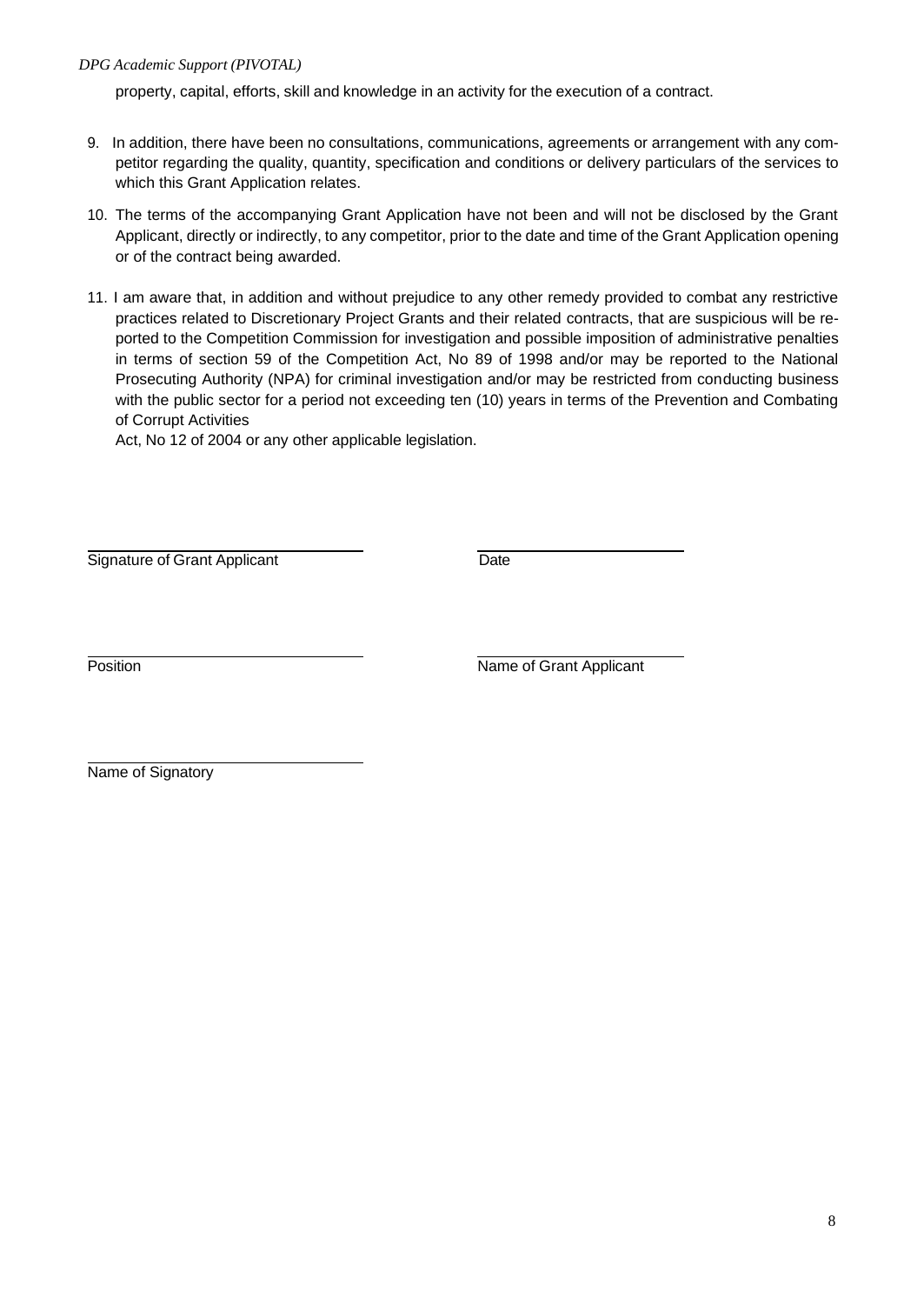#### **Annexure B: Declaration of Interest**

#### **DECLARATION OF INTEREST**

- 1. Any legal person, including persons employed by the State<sup>1</sup>, or persons having a kinship with persons employed by the State, including a blood relationship, may make an offer or offers in terms of this grant (includes an advertised competitive grant application, competitive bid, limited bid or proposal or a written price quotation).
- 2. In view of possible allegations of favouritism, should the resulting grant application, or part thereof, be awarded to persons employed by the State, or to persons connected with or related to them, it is required that the grant applicant or his/her authorised representative declare his/her position in relation to the evaluating/ adjudicating authority where:
	- 2.1. The grant applicant is employed by the State; and/or
	- 2.2. The grant applicant is a Board member of FASSET and/or
	- 2.3. The legal person on whose behalf the grant application is signed, has a relationship with persons/a person who are/is involved in the evaluation and or adjudication of the bid(s), or where it is known that such a relationship exists between the person or persons for or on whose behalf the declarant acts and persons who are involved with the evaluation and or adjudication of the bid.
- 3. In order to give effect to the above, the following questionnaire must be completed and submitted with the bid.
	- 3.1.1 Full Name of grant applicant or his or her representative:
- 3.1.2 Identity Number:
- 3.1.3 Position occupied in the Company (director, trustee, shareholder<sup>2</sup>, member, etc):
- 3.1.4 Registration number of company, enterprise, close corporation, partnership agreement or trust:

3.1.5 Tax Reference Number:

<sup>1</sup> "State" means

- (a) Any national or provincial department, national or provincial public entity or constitutional institution within the meaning of the Public Finance Management Act, 1999 (Act No 1 of 1999);
- (b) Any municipality or municipal entity;<br>(c) Provincial legislature;

(d) National Assembly or the National Council of Provinces;

Parliament

Provincial legislature;

 $2$  Shareholder" means a person who owns shares in the company and is actively involved in the management of the enterprise or business and exercises control over the enterprise.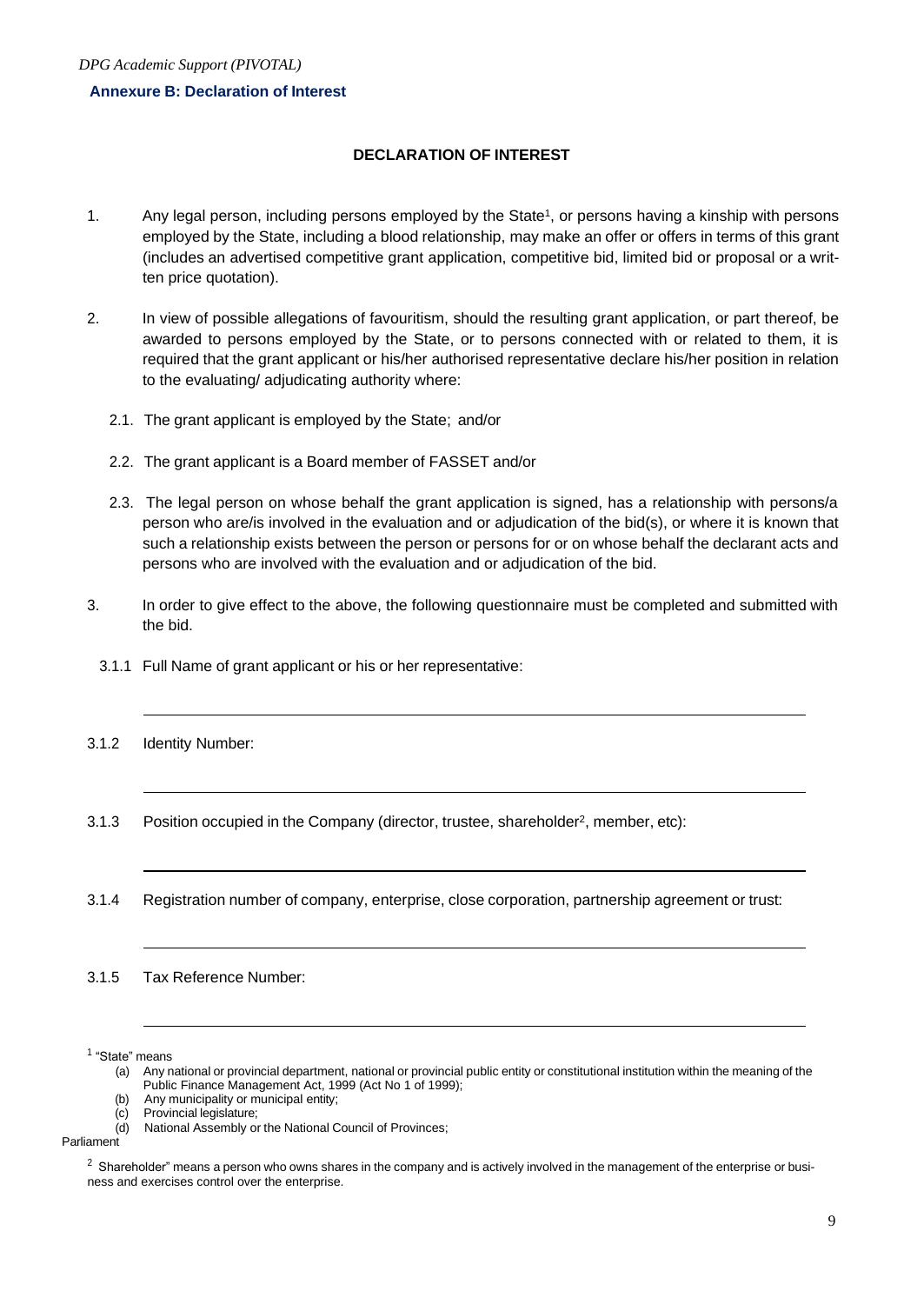#### 3.1.6 VAT Registration Number:

3.1.7 The names of all directors/ trustees/ shareholders/ members, their individual identity numbers,tax reference numbers and, if applicable, employee/ PERSAL numbers must be indicated below:

3.2 Are you or any person connected with this grant application presently employed by the state?

| Yes |  |
|-----|--|
| No  |  |

3.2.1 If "Yes" was indicated, please furnish the following particulars:

3.2.1.1 Name of person/ director/ trustee/ shareholder/ member:

3.2.1.2 Name of State institution at which you or the person connected to the grant application is employed:

- 3.2.1.3 Position occupied in the State institution:
- 3.2.1.4 Any other particulars?
- 3.3 If you are presently employed by the state, did you obtain the appropriate authorisation to undertake remunerative work outside employment in the public sector?

| Yes |  |
|-----|--|
| No  |  |

3.3.1 If "Yes" was indicated, was proof of such authorization attached to the grant application

| Yes |  |
|-----|--|
| No  |  |

(Note: Failure to submit proof of such authorization, where applicable, may result in the disqualification of the grant application).

3.3.2 If "No" was indicated, please furnish reasons for non-submission of authorization.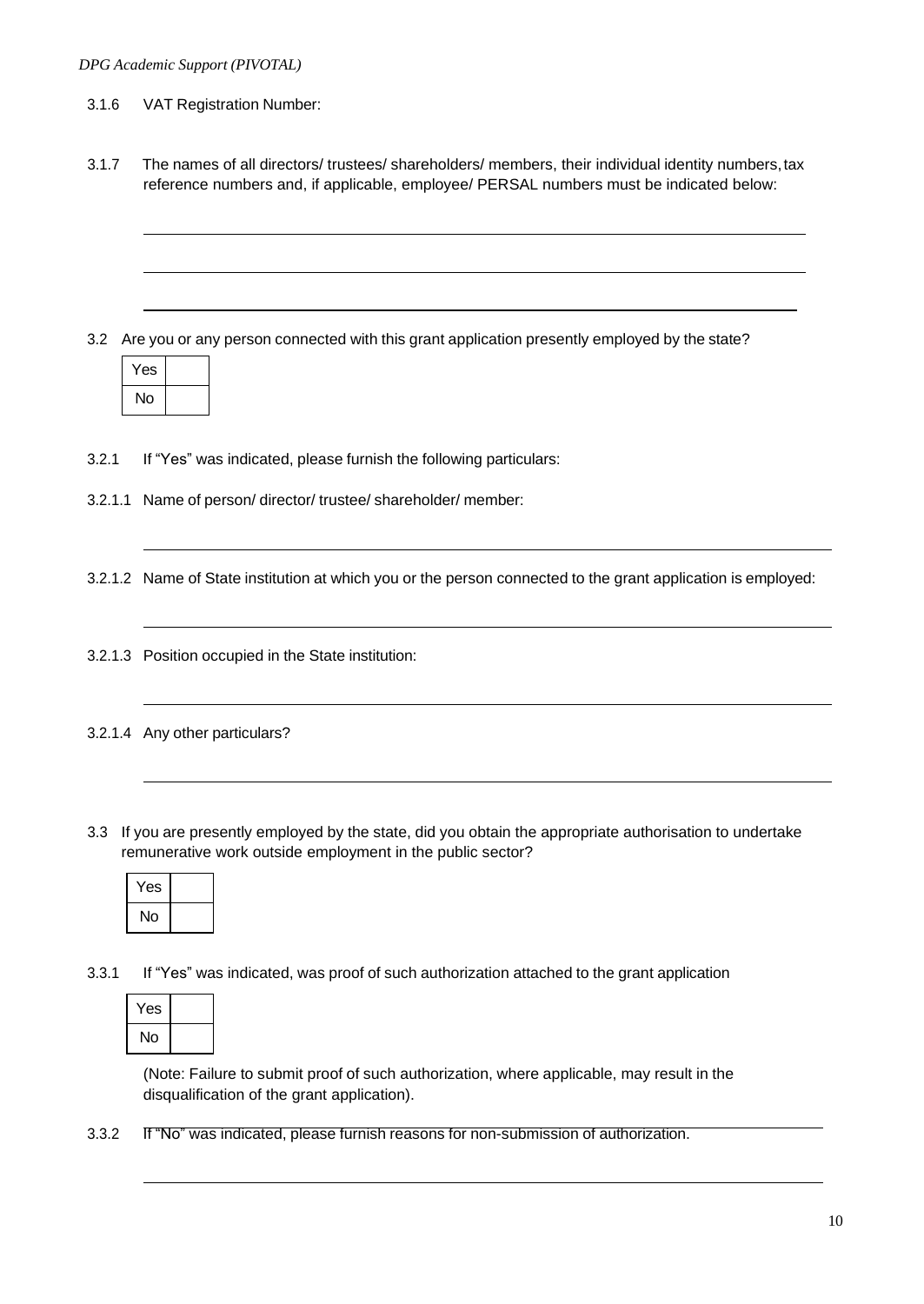3.4 Did you or your spouse, or any of the company's directors/trustees/ shareholders/ members or their spouses conduct business with the State in the previous twelve (12) months?

| Yes |  |
|-----|--|
| No  |  |

- 3.4.1 If "Yes" was indicated, please furnish the following particulars:
- 3.4.1.1 Name of person/ director/ trustee/ shareholder/ member:
- 3.4.1.2 Name of State institution at which you or the person connected to the grant application conducted business:
- 3.4.1.3 Any other particulars?
- 3.5 Do you, or any person connected with the grant application, have any relationship (family, friend, other) with a person employed by the State (Pty) Ltd and who may be involved with the evaluation and or adjudication of this grant application?

| Yes |  |
|-----|--|
| No  |  |

- 3.5.1 If "Yes" was indicated, please furnish the following particulars:
- 3.5.1.1 Name of person/ director/ trustee/ shareholder/ member:
- 3.5.1.2 Any other particulars?
- 3.6 Are you, or any person connected with the grant application, aware of any relationship (family, friend, other) between any other grant application and any person employed by the State who may be involved with the evaluation and or adjudication of this grant application?

| Yes |  |
|-----|--|
| No  |  |

- 3.6.1 If "Yes" was indicated, please furnish the following particulars:
- 3.6.1.1 Name of person/ director/ trustee/ shareholder/ member: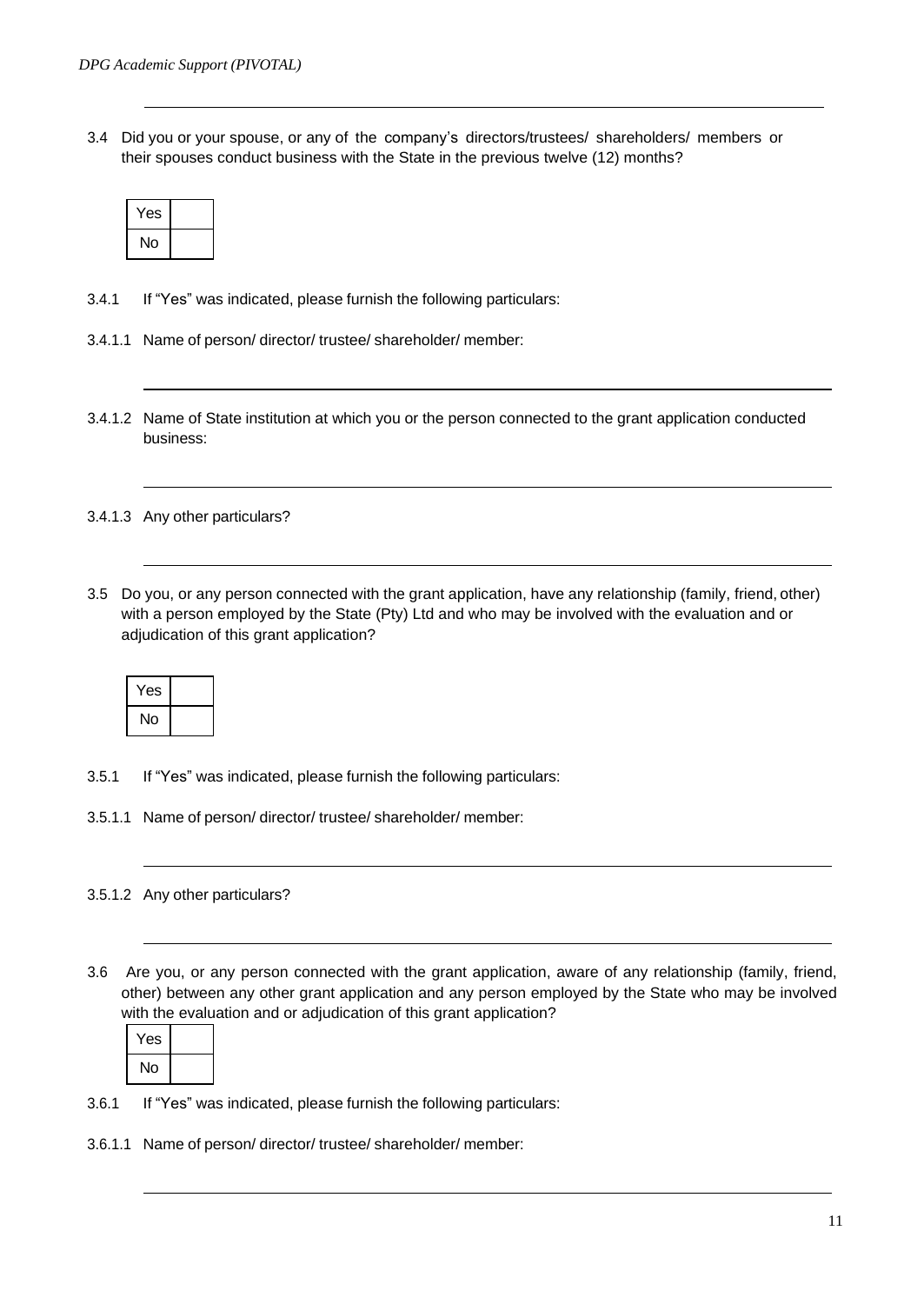#### 3.6.1.2 Any other particulars?

3.7 Do you or any of the directors/trustees/shareholders/members of the company have any interest in any other related companies whether or not they are bidding for this contract?

| Yes |  |
|-----|--|
| No  |  |

- 3.7.1 If "Yes" was indicated, please furnish the following particulars:
- 3.7.1.1 Name of person/ director/ trustee/ shareholder/ member:
- 3.7.1.2 Any other particulars?
- 4. Please complete the table below with the full details of directors/ trustees/ members/ shareholders. (Public Entities are excepted)

| <b>Full Name</b> | <b>Identity Number</b> | <b>Personal Income</b><br><b>Tax Reference No</b> | <b>State Employee</b><br><b>Number/PERSAL</b><br><b>Number</b> |
|------------------|------------------------|---------------------------------------------------|----------------------------------------------------------------|
|                  |                        |                                                   |                                                                |
|                  |                        |                                                   |                                                                |
|                  |                        |                                                   |                                                                |
|                  |                        |                                                   |                                                                |
|                  |                        |                                                   |                                                                |
|                  |                        |                                                   |                                                                |
|                  |                        |                                                   |                                                                |
|                  |                        |                                                   |                                                                |
|                  |                        |                                                   |                                                                |
|                  |                        |                                                   |                                                                |

#### **DECLARATION**

I, the undersigned (full name)

certify that the information furnished above is correct. I accept that FASSET may reject the Grant Application or act against me should this declaration rove to be false.

**Name of Grant Applicant**

**Signature**